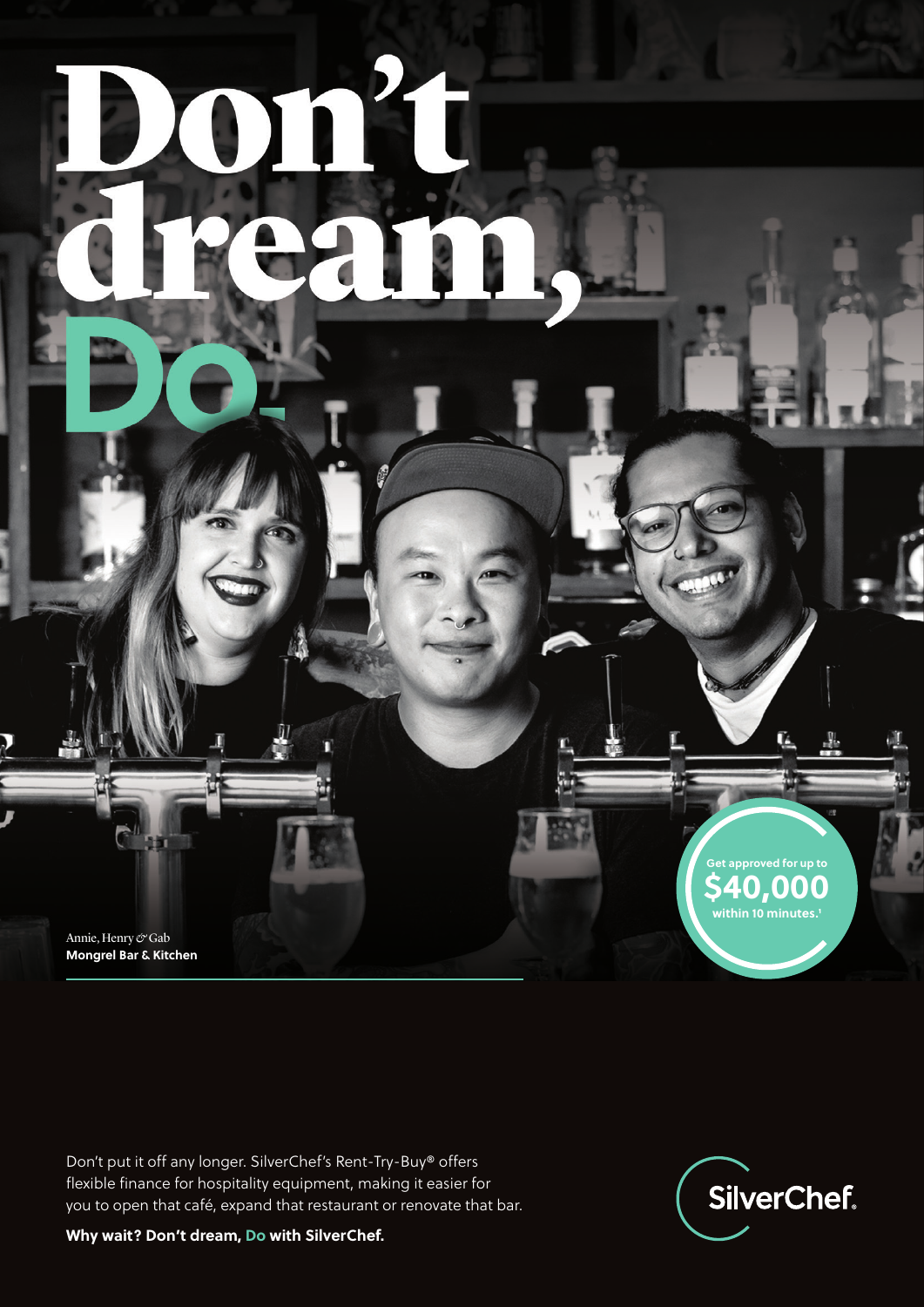# **We can help you Do more.**

SilverChef started over 30 years ago with one dream – to help you achieve yours. Since then, we've helped more than 50,000 hospitality businesses bring their business dreams to life.

### **How it works.**

With Rent-Try-Buy® you rent and get the equipment you need upfront, while still having the option to buy at a later time. And when we say 'equipment' we mean everything from stoves and sinks to coffee machines and chairs. You choose your equipment, make low weekly payments for 12 months, and get flexible options during and at the end of the agreement.

## **Your options.**

### **At any time**

### **Upgrade**

Outgrown your equipment? Simply return your item and upgrade to something bigger and better, and like for like.

### **Purchase**

Everything's perfect? Buy your equipment and get a 75% net rental rebate on your first 12 months' payments.

### **At the end of your 12 month agreement**

#### **Return**

Changed or closed your business? Return your equipment and make no further rental payments.<sup>2</sup>

### **Continue renting**

Still not ready to commit? Keep on renting and the purchase price continues to drop.

#### **Work towards owning**

#### Want to own your equipment but spread your payments?

Easy Own® offers discounted payments over a two or three year lease.

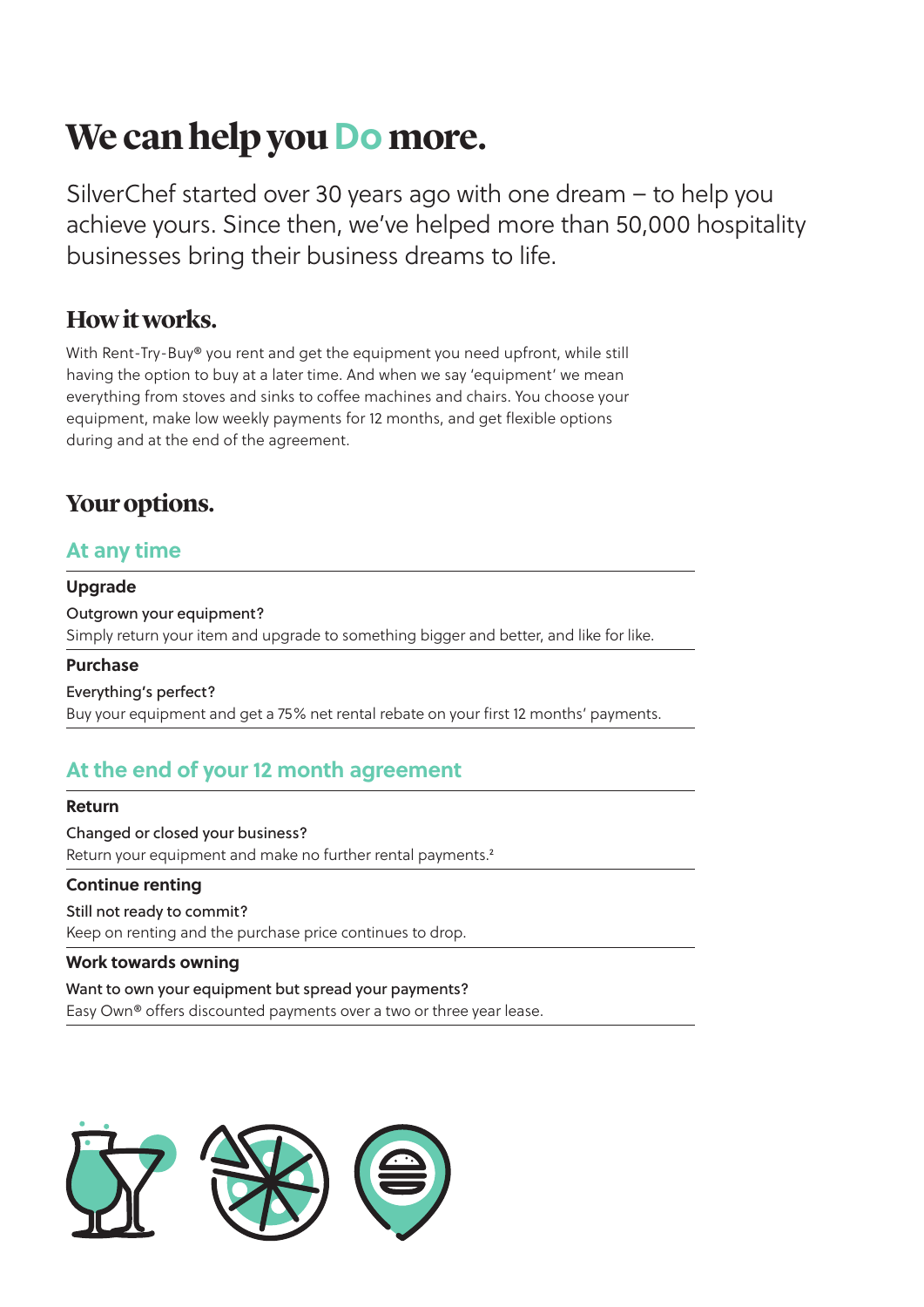**(C** Serving authentic smoked American BBQ<br>as a family business has always been a as a family business has always been a dream of mine – SilverChef has been integral in helping make that happen. 33<br>.

Richard Palesh **Twelve Boar**

### **Benefits of Rent-Try-Buy®.**

- Renting means less cost upfront freeing up more working capital for running your business.
- Rental payments are 100% tax-deductible.3
- Off balance sheet finance doesn't impact your borrowing ability.<sup>3</sup>



ADRENO

**MRIJE**